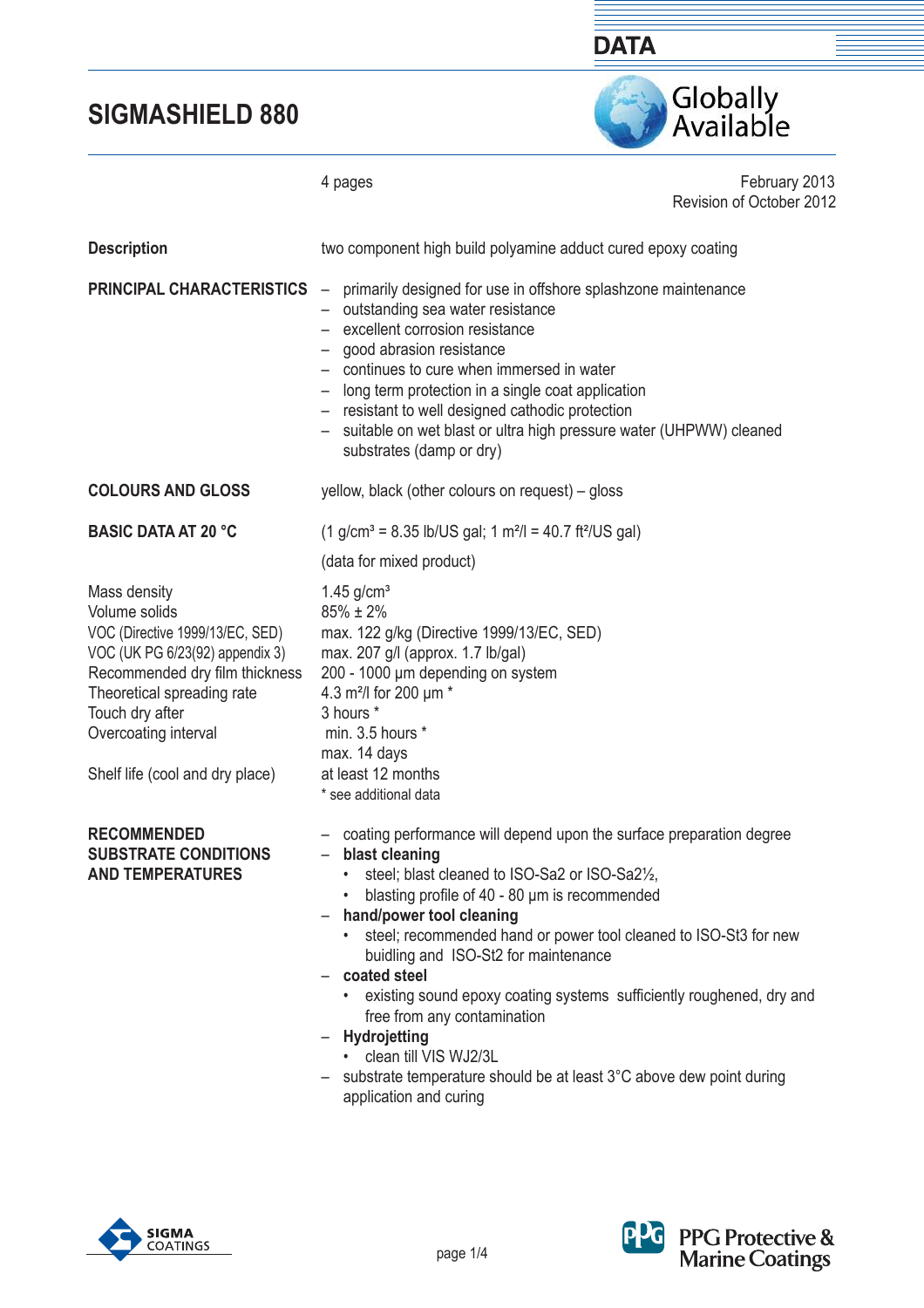February 2013

**DATA** 

| <b>INSTRUCTIONS FOR USE</b>                                                                           | mixing ratio by volume: base to hardener 75 : 25                                                                                                                                                                                                            |                   |               |                |                |                |                |
|-------------------------------------------------------------------------------------------------------|-------------------------------------------------------------------------------------------------------------------------------------------------------------------------------------------------------------------------------------------------------------|-------------------|---------------|----------------|----------------|----------------|----------------|
| Induction time<br>Pot life                                                                            | - thinner should be added after mixing the components<br>do not thin more than is required by appropriate application property<br>too much solvent results in reduced sag resistance and slower cure<br>none<br>2 hours at 20 °C *<br>* see additional data |                   |               |                |                |                |                |
| <b>AIR SPRAY</b><br>Recommended thinner<br>Volume of thinner<br>Nozzle orifice<br>Nozzle pressure     | Thinner 91-92<br>4 - 8%, depending on required thickness and application conditions<br>$1.5 - 3$ mm<br>$0.2 - 0.4$ MPa (= approx. 2 - 4 bar; 29 - 58 p.s.i.)                                                                                                |                   |               |                |                |                |                |
| <b>AIRLESS SPRAY</b><br>Recommended thinner<br>Volume of thinner<br>Nozzle orifice<br>Nozzle pressure | Thinner 91-92<br>0 - 8%, depending on required thickness and application conditions<br>approx. 0.53 - 0.68 mm (= 0.021 - 0.027 in)<br>15 MPa (= approx. 150 bar; 2176 p.s.i.)                                                                               |                   |               |                |                |                |                |
| <b>BRUSH/ROLLER</b><br>Recommended thinner<br>Volume of thinner                                       | Thinner 91-92<br>$0 - 5%$                                                                                                                                                                                                                                   |                   |               |                |                |                |                |
| <b>CLEANING SOLVENT</b>                                                                               | Thinner 90-53                                                                                                                                                                                                                                               |                   |               |                |                |                |                |
|                                                                                                       | Film thickness and spreading rate                                                                                                                                                                                                                           |                   |               |                |                |                |                |
|                                                                                                       | theoretical spreading rate m <sup>2</sup> /l                                                                                                                                                                                                                |                   |               |                | 4.3            | 1.7            |                |
|                                                                                                       | dft in µm                                                                                                                                                                                                                                                   |                   |               |                | 200            | 500            |                |
|                                                                                                       | Overcoating table for SigmaShield 880 for dft up to 500 µm                                                                                                                                                                                                  |                   |               |                |                |                |                |
|                                                                                                       | substrate<br>temperature                                                                                                                                                                                                                                    | $-5^{\circ}$ C    | $5^{\circ}$ C | $10^{\circ}$ C | $20^{\circ}$ C | $30^{\circ}$ C | $40^{\circ}$ C |
| with epoxy coatings                                                                                   | minimum interval                                                                                                                                                                                                                                            | 36 hours          | 14 hours      | 7 hours        | 3.5 hours      | 2 hours        | 1.5 hour       |
| with polyurethanes                                                                                    | minimum interval                                                                                                                                                                                                                                            | 48 hours 22 hours |               | 14 hours       | 10 hours       | 6 hours        | 4 hours        |

with itself maximum interval 60 days 40 days 32 days 28 days 21 days 14 days

with various epoxy- and polyurethane coatings



maximum interval 35 days 28 days 21 days 14 days 7 days 4 days



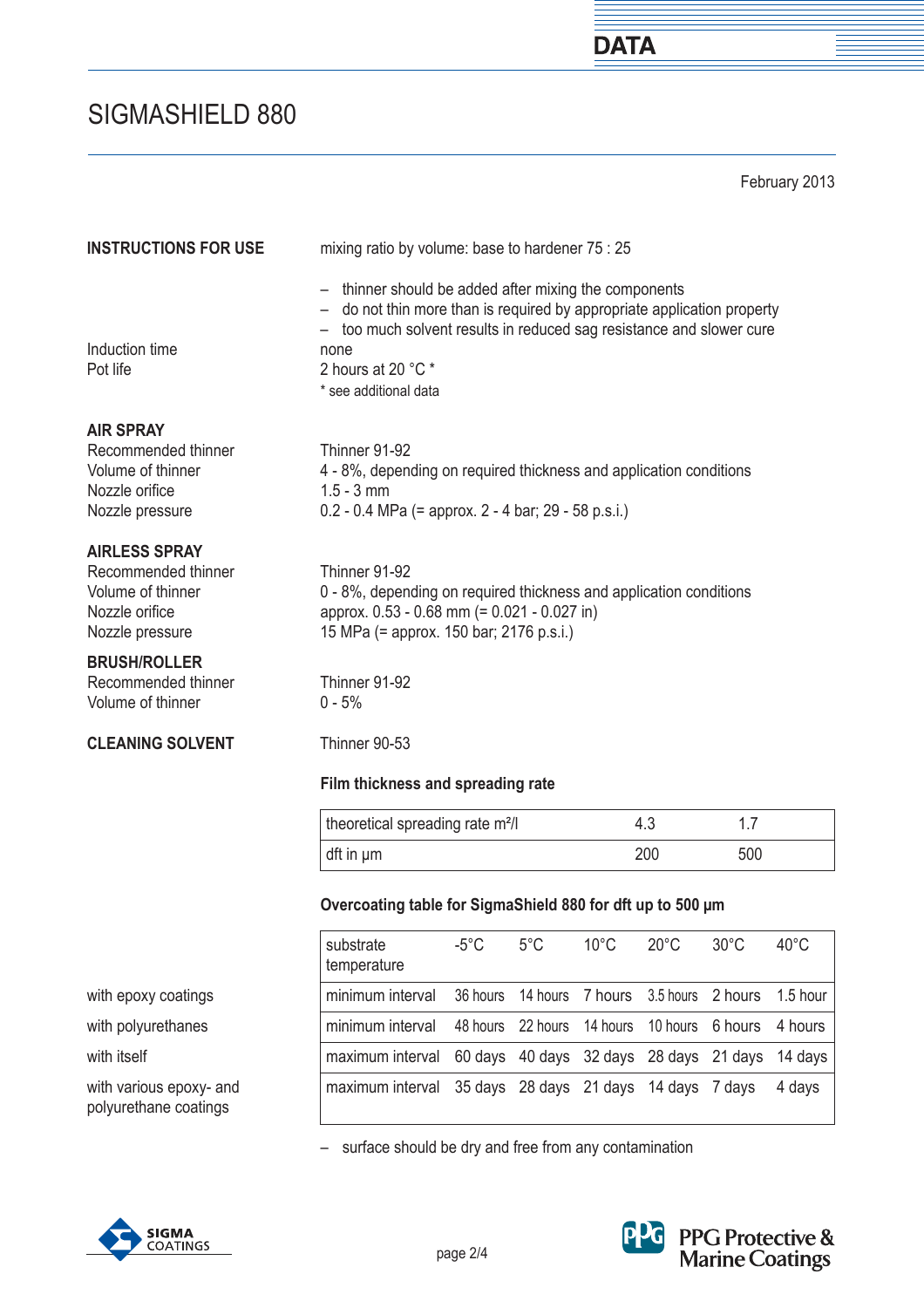February 2013

### **Curing table for dft up to 500 μm**

| substrate temperature | touch dry | dry to handle |
|-----------------------|-----------|---------------|
| $-5^{\circ}$ C        | 24 hours  | 48 hours      |
| $5^{\circ}$ C         | 10 hours  | 24 hours      |
| $10^{\circ}$ C        | 5 hours   | 16 hours      |
| $20^{\circ}$ C        | 3 hours   | 8 hours       |
| $30^{\circ}$ C        | 2 hours   | 5 hours       |
| 40°C                  | 1 hour    | 3 hours       |

- The curing time is related to the D.F.T. of the paint and ventilation of the drying condition.
	- High D.F.T and poor ventilation will slow curing
- premature exposure to water will lead to whitening of dark colours when applied between tides on jetties, piling etc. this will not affect anticorrosive properties of the coating
- adequate ventilation must be maintained during application and curing (please refer to sheets 1433 and 1434)

### **Pot life (at application viscosity)**

| 10 °C | 3 hours |
|-------|---------|
| 20 °C | 2 hours |
| 30 °C | 1 hour  |

 It is always the aim of PPG Protective and Marine Coatings to supply the same product on a worldwide basis. However, slight modification of the product is sometimes necessary to comply with local or national rules/circumstances. Under these circumstances an alternative product data sheet is used  **Worldwide availability** 

| <b>REFERENCES</b> | Safety in confined spaces and health safety |                            |
|-------------------|---------------------------------------------|----------------------------|
|                   | Explosion hazard - toxic hazard             | see information sheet 1431 |
|                   | Safe working in confined spaces             | see information sheet 1433 |
|                   | Directives for ventilation practice         | see information sheet 1434 |
|                   | Explanation to product data sheets          | see information sheet 1411 |
|                   | Safety indications                          | see information sheet 1430 |
|                   |                                             |                            |

- for paint and recommended thinners see safety sheets 1430, 1431 and relevant material safety data sheets  **SAFETY PRECAUTIONS** 
	- this is a solvent borne paint and care should be taken to avoid inhalation of spray mist or vapour as well as contact between the wet paint and exposed skin or eyes